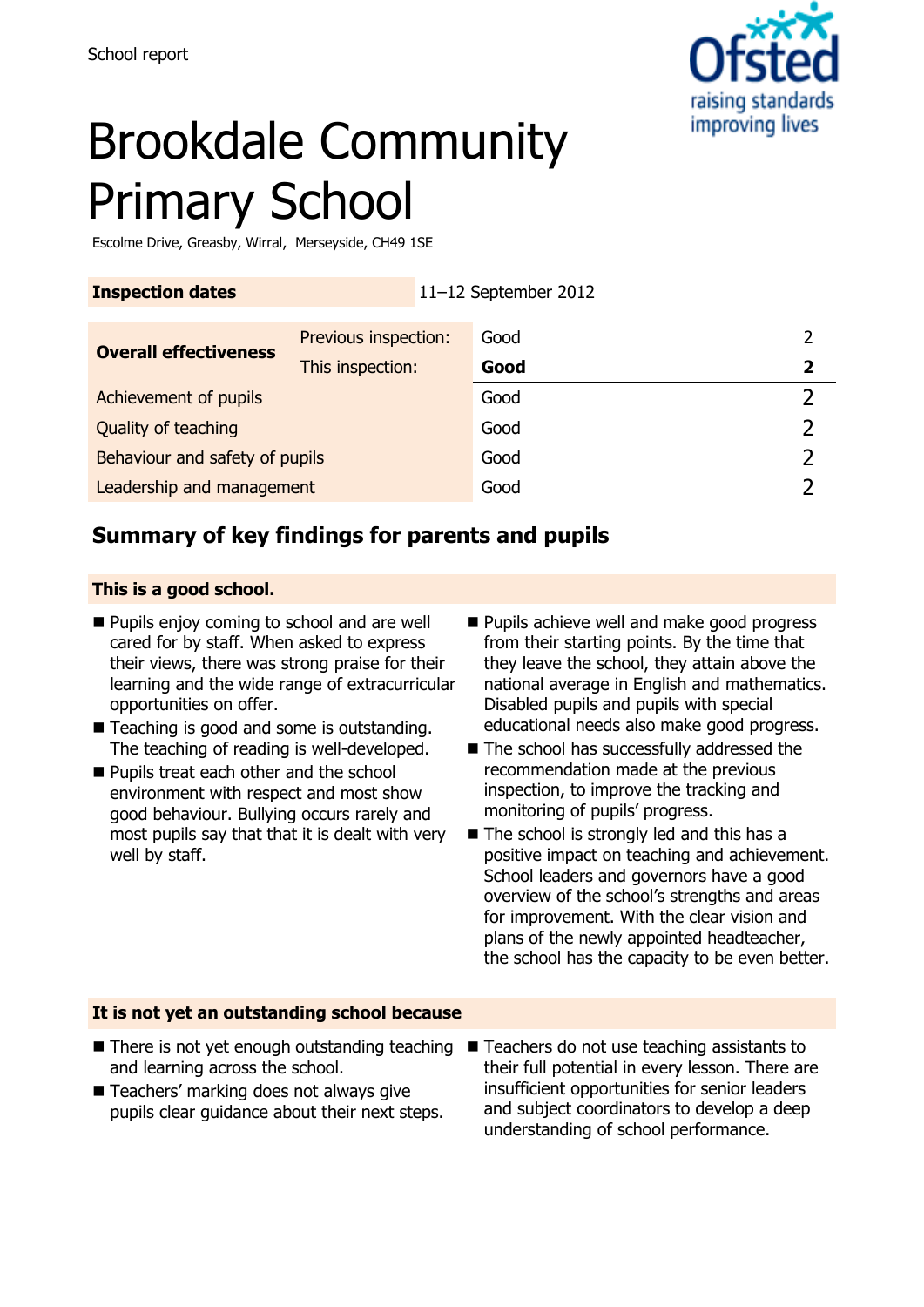## **Information about this inspection**

- Inspectors observed learning and teaching in 13 lessons, observed and spoke to pupils at a range of other times and heard a range of individuals read.
- Meetings were held with members of the governing body, staff and the local authority.
- Inspectors looked at a number of documents, including the school's own monitoring of teaching, self-evaluation and the new headteacher's initial plans for the school.
- The inspectors took account of 28 responses from parents and carers to the online Parent View survey and the school's own survey.

# **Inspection team**

Tim Vaughan, Lead inspector **Her Majesty's Inspector** 

**Doreen Davenport Contract Contract Additional Inspector**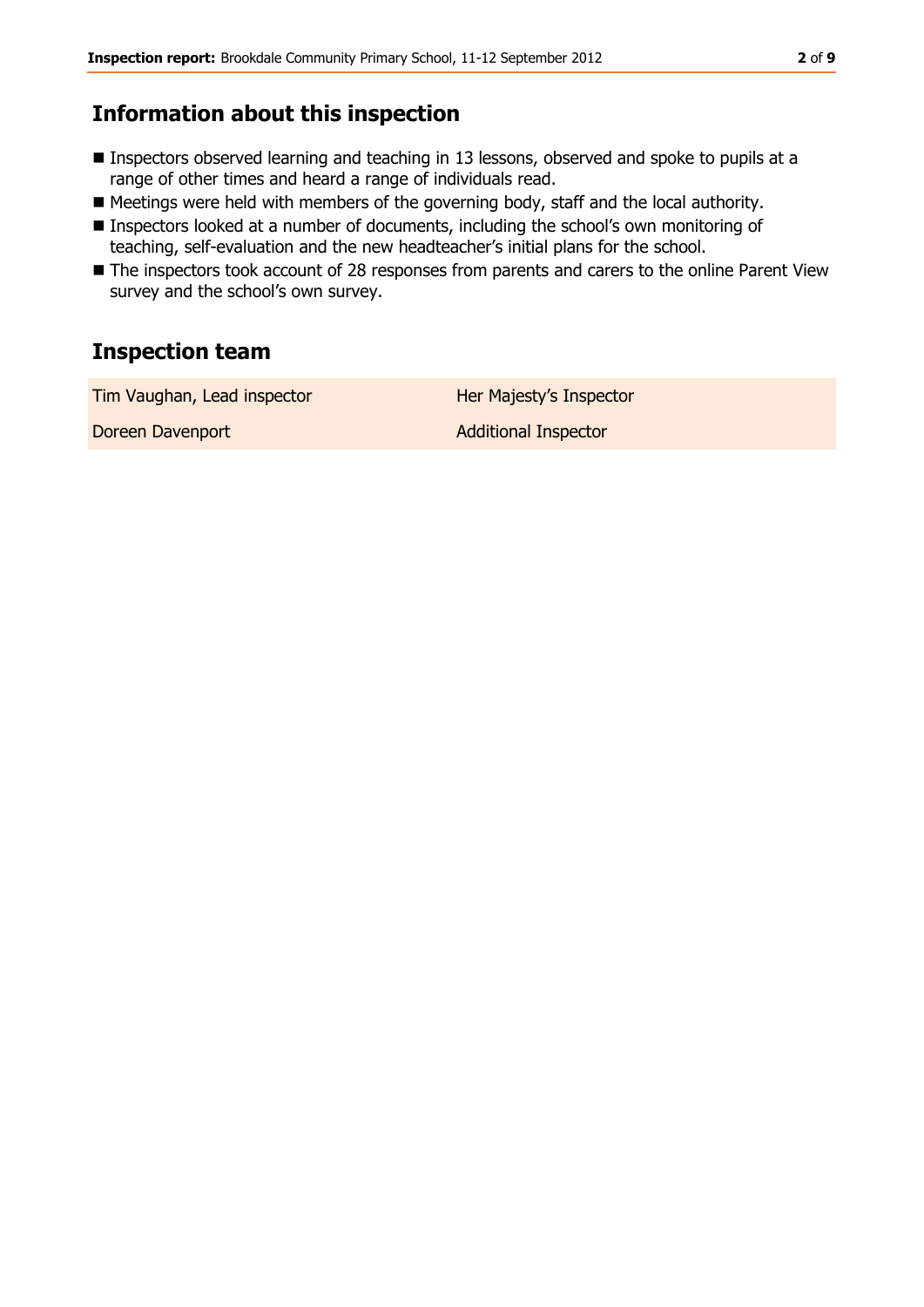# **Full report**

# **Information about this school**

- The school is smaller than the average-sized primary school.
- The proportion of pupils supported through school action is below average and the proportion supported at school action plus or with a statement of special educational needs is above average.
- A slightly below average proportion of pupils are eligible for the pupil premium, which provides additional funding for pupils known to be eligible for free school meals.
- Very few pupils are from minority ethnic backgrounds or speak English as an additional language.
- The school shares a site with Brookdale pre-school playgroup and an out of school club, Brookdale Paintbox. Neither of these settings were part of this inspection. Children start school in Reception class.
- The school meets the current government floor standards, which set the minimum expectations for pupils' attainment and progress.
- Since the last inspection there is no longer a unit for pupils with moderate learning difficulties in Key Stage 2.
- A new headteacher commenced duties in September 2012.
- The school has achieved a number of awards including the Green Flag Eco Award, Artsmark and International School Award.

### **What does the school need to do to improve further?**

- Increase the proportion of outstanding teaching by using more activities that fascinate pupils and develop their imagination and by regularly checking on pupil progress throughout lessons and making full use of support from teaching assistants.
- **E** Ensure that teachers' marking consistently provides clear guidance to pupils on the next steps that they need to take to improve their work.
- Enhance the impact of subject leaders and senior leaders through giving them more time to monitor and evaluate teaching and achievement and to share good practice.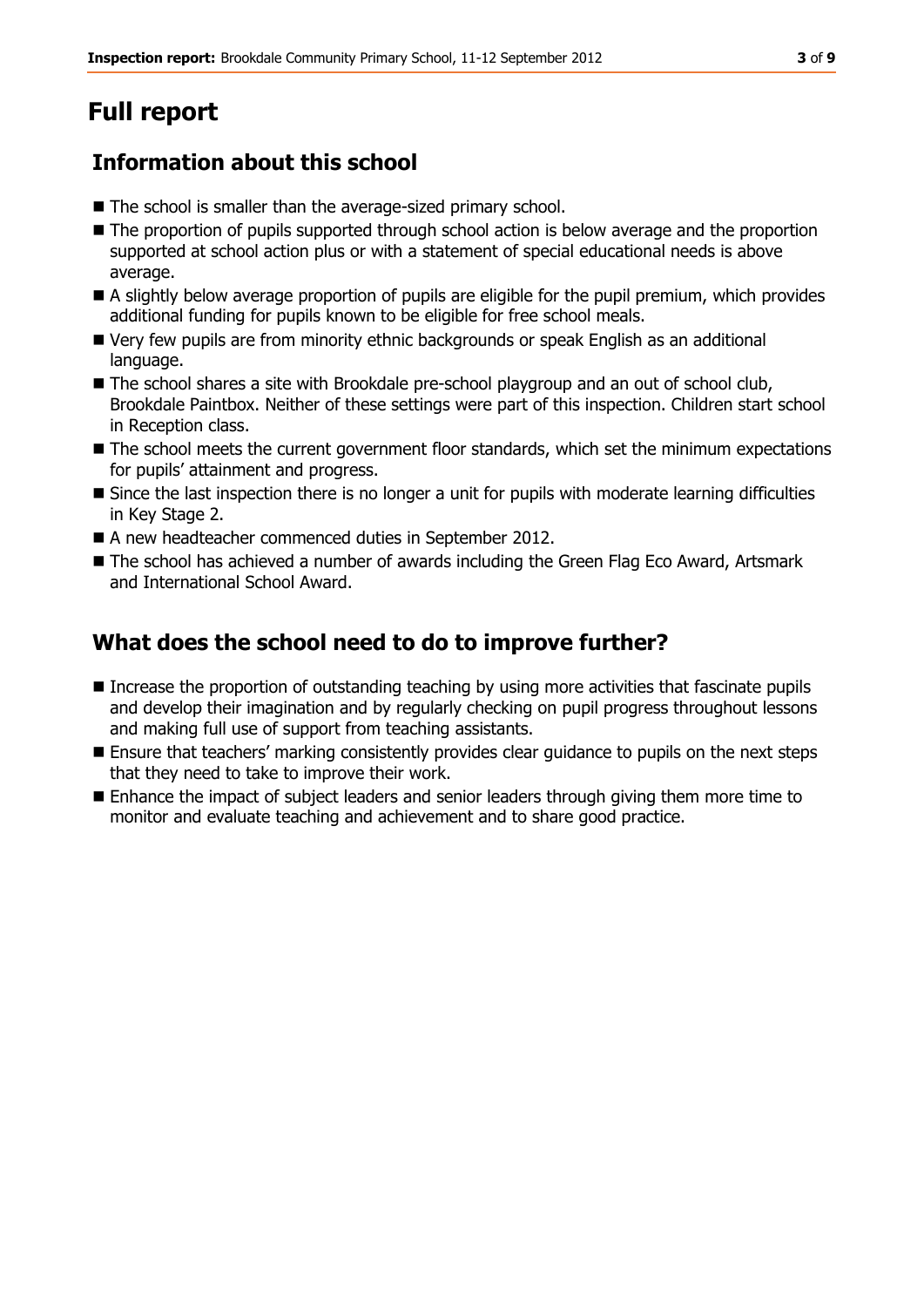# **Inspection judgements**

#### **The achievement of pupils is good**

- When children start in the Reception class their skills, knowledge and abilities are broadly typical for their age.
- As a result of the well-planned curriculum in the Early Years Foundation Stage, children quickly grow in confidence and skill and are well prepared for entry to Year 1.
- Pupils in Key Stage 1 continue to make good progress and attain above the national average by the end of Year 2, with mathematics a particular strength.
- When pupils leave the school in Year 6 they attain above average standards. This represents good achievement given their starting points. Some individuals are making outstanding progress in English and mathematics in Key Stage 2.
- School data indicate that links with a local secondary school have contributed to some children attaining high levels in national tests in mathematics in 2012.
- Across the school, pupils with special educational needs and disabled pupils make good progress because of the careful tracking of their achievement and the effective leadership provided by the special educational needs coordinator.
- Pupils eligible for support through the pupil premium also make good progress from their starting points.
- Parents and carers have an accurate view of pupils' learning and most comment that their children are making good progress.
- **Pupils spoken to during the inspection consistently said how much that they enjoy books.** Those for whom reading is more difficult share this enthusiasm and have a well-developed understanding of the sounds that letters make. Careful use is made of individual and guided reading books at home and school to ensure that children make good progress in their reading.
- **Pupils from each year group benefit from a well-stocked library that includes representation of** different minority ethnic groups, cultures, faiths and places. Positive illustration of other aspects of diversity is less evident.

#### **The quality of teaching is good**

- Displays around the school give high value to children's learning across the curriculum and good examples of children's writing are presented.
- $\blacksquare$  The school's own evidence and the inspection findings indicate that teaching is mainly good and some is outstanding. In a few examples it requires improvement.
- $\blacksquare$  The impact of the good and better teaching is seen in the good overall progress that pupils make from their starting points and in their enthusiasm for learning.
- In the better lessons, teachers plan lively and interesting activities to capture pupils' interest, imagination and enthusiasm for learning.
- In an outstanding Year 2 mathematics lesson about using mathematical language and articulating their thinking, pupils were totally enthused by the skilful stimulation of the teacher. Her well-planned, open-ended questions extended and inspired children's language and thinking.
- Where teaching is less successful, planned tasks are not sufficiently stimulating and rely too much upon teacher-direction or the use of worksheets and teachers do not regularly check pupils' understanding during the lesson.
- In all lessons there are good relationships between pupils and staff.
- The feedback given to pupils in the marking of their work is not regular and consistent across the school. As a result not all pupils are clear about how to improve their work.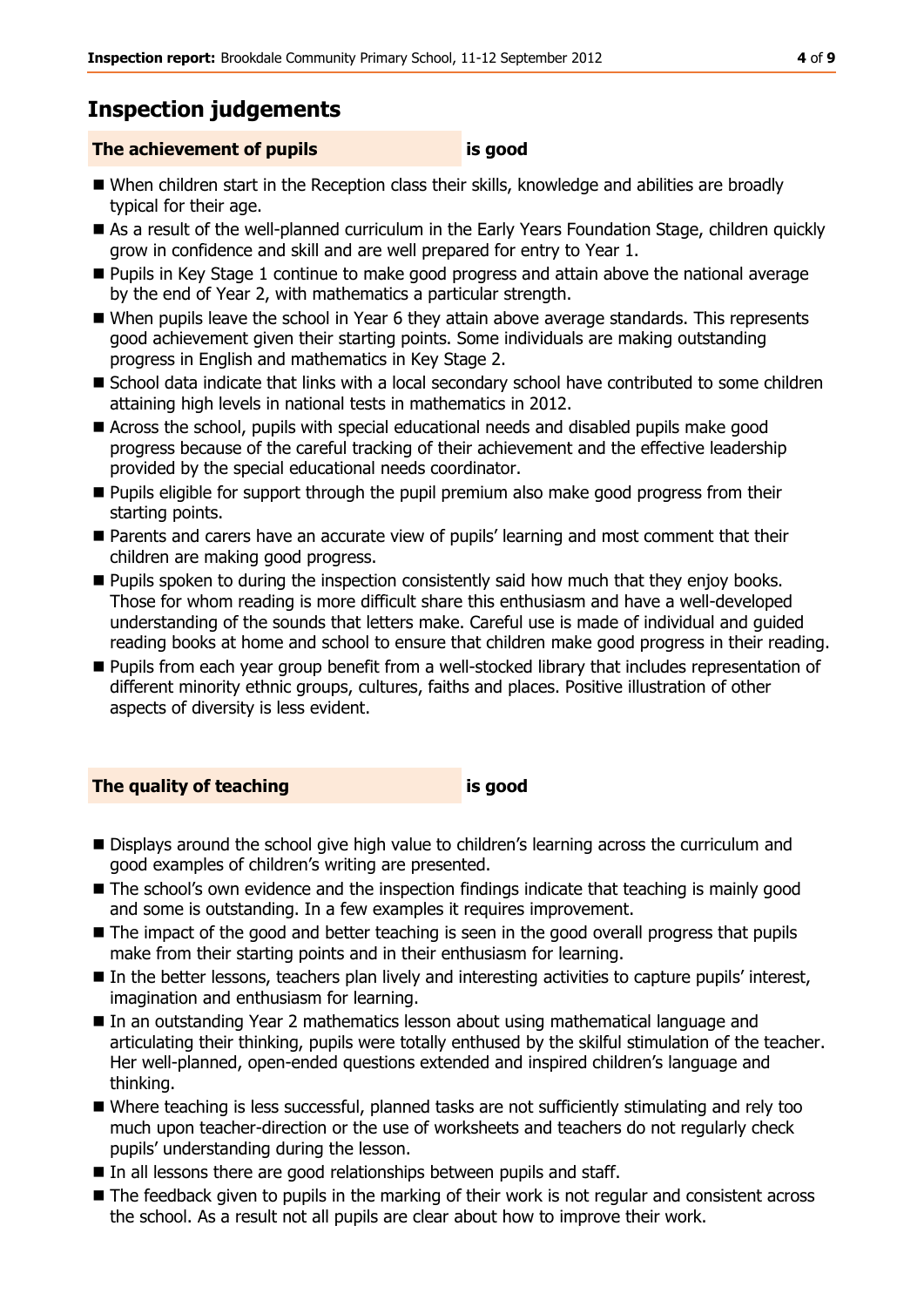- Teachers use interactive whiteboards well and good use is also made of opportunities to teach information and communication technology skills.
- Classroom assistants provide effective support for pupils in each year group, particularly those that find learning difficult.
- $\blacksquare$  The best use of classroom assistants was seen in the Reception class, where the strong teamwork was seamless and had a positive impact on the support for all children. In some classes, this valuable resource was not used to the maximum.
- The school has invested significant time, professional development and resourcing into the teaching of literacy. Consequently, this strand of the curriculum is good and parents and carers play a key role in supporting the teaching of reading.
- Staff correctly enunciate the sounds that letters make and carefully track pupils' progress in becoming good readers.
- **Pupils spoken to feel that teaching in the school is good and almost all parents and carers** believe that their children are taught well.
- **E** Levels of curriculum expertise and knowledge among staff are good and there is a strong commitment to working collaboratively.
- In order to broaden pupils' understanding of the world, pupils visit places of worship from different faiths. Food, dance, art and visitors are used within cultural celebrations and good links have been made with a partner school in Germany.
- Visits to the school by disabled people have further helped children to celebrate and respect differences.

#### **The behaviour and safety of pupils are good**

- **Pupils are punctual and work with enthusiasm and interest.**
- A typical pupil comment was, 'This is a happy school, we learn a lot and everyone gets on well together.'
- Attendance is above average. However, first-day absences are not rapidly followed up.
- The school manages behaviour well including for those who find self-control more difficult.
- **Pupils' behaviour outdoors and in corridors and at lunchtime is lively yet self-disciplined.**
- **Pupils understand common risks and told inspectors about how to keep themselves safe with** regard to strangers, site security and e-safety.
- **Low-level disruptions to lessons are uncommon.**
- $\blacksquare$  The majority of parents and carers are happy with the school's work on bullying and behaviour.
- **Pupils spoken to by inspectors said that they feel safe and they did not regard bullying as a** problem and that, if it arises, staff swiftly and effectively deal with their concerns.
- **Pupils said that the use of homophobic language has halted because of the concerted efforts of** staff. As one child said, 'We don't use the word 'gay' any more, not in a negative way. We've stopped.'
- Case studies of the support given for individual pupils indicate that the school places a strong emphasis upon caring for children's learning and well-being, flexibly and positively.
- **Pupils are proud of their school and those who have taken on additional roles, such as on the** school council, are particularly pleased to be able to help and support others. Other opportunities for pupils to help others are well-promoted. For example, in a Year 4 classroom there are adverts for a class-register monitor, class librarian and class book provider, and lists by the pupils of the required personal qualities.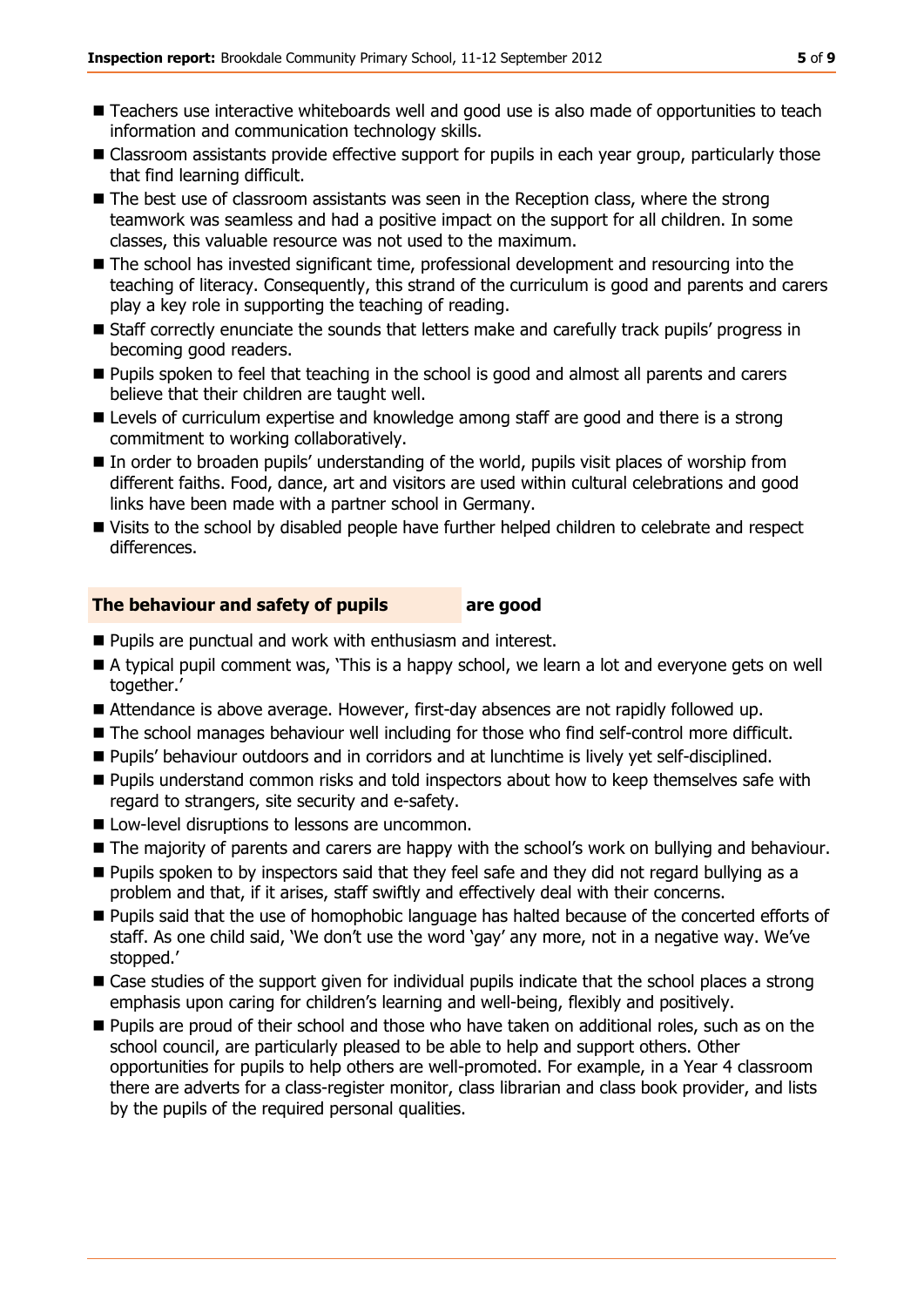#### **The leadership and management are good**

- School leaders and governors have successfully created a positive learning environment throughout the school where discrimination is not tolerated.
- Staff respect pupils and one another and are committed to supporting pupils to achieve their full potential in line with the school motto, 'striving for knowledge and happiness through learning'.
- **Parents and carers are strongly supportive of the school and all who commented said that they** would recommend it to other families.
- The school has continued to improve since the last inspection and has addressed the recommendation made at that time about improving systems of tracking pupil progress. As a result staff and governors are much clearer about the achievement of individuals and groups of children.
- Partnerships with other schools are used to good effect to enhance the curriculum and foster good relations among different communities.
- **Pupils of all backgrounds and abilities have equal access to a range of learning opportunities** and extracurricular activities.
- Within one week, the new headteacher has set out a clear vision for high standards and ongoing improvement which has been welcomed by pupils and staff.
- Regular evaluation of teaching quality is clearly linked to staff development priorities and performance management. School leaders are not complacent and have already planned to sharpen teacher performance-management objectives.
- Safeguarding arrangements meet requirements. There are aspects of recording, evaluation and training that are under review.
- The local authority provides light touch support for this good school.

#### ■ The governance of the school:

- has a clear, strategic oversight of the provision and outcomes
- $-$  is ambitious and strongly committed to seeing the school improve further
- is well-informed about staff performance and data and holds senior leaders to account
- $-$  has an adequate oversight of safeguarding.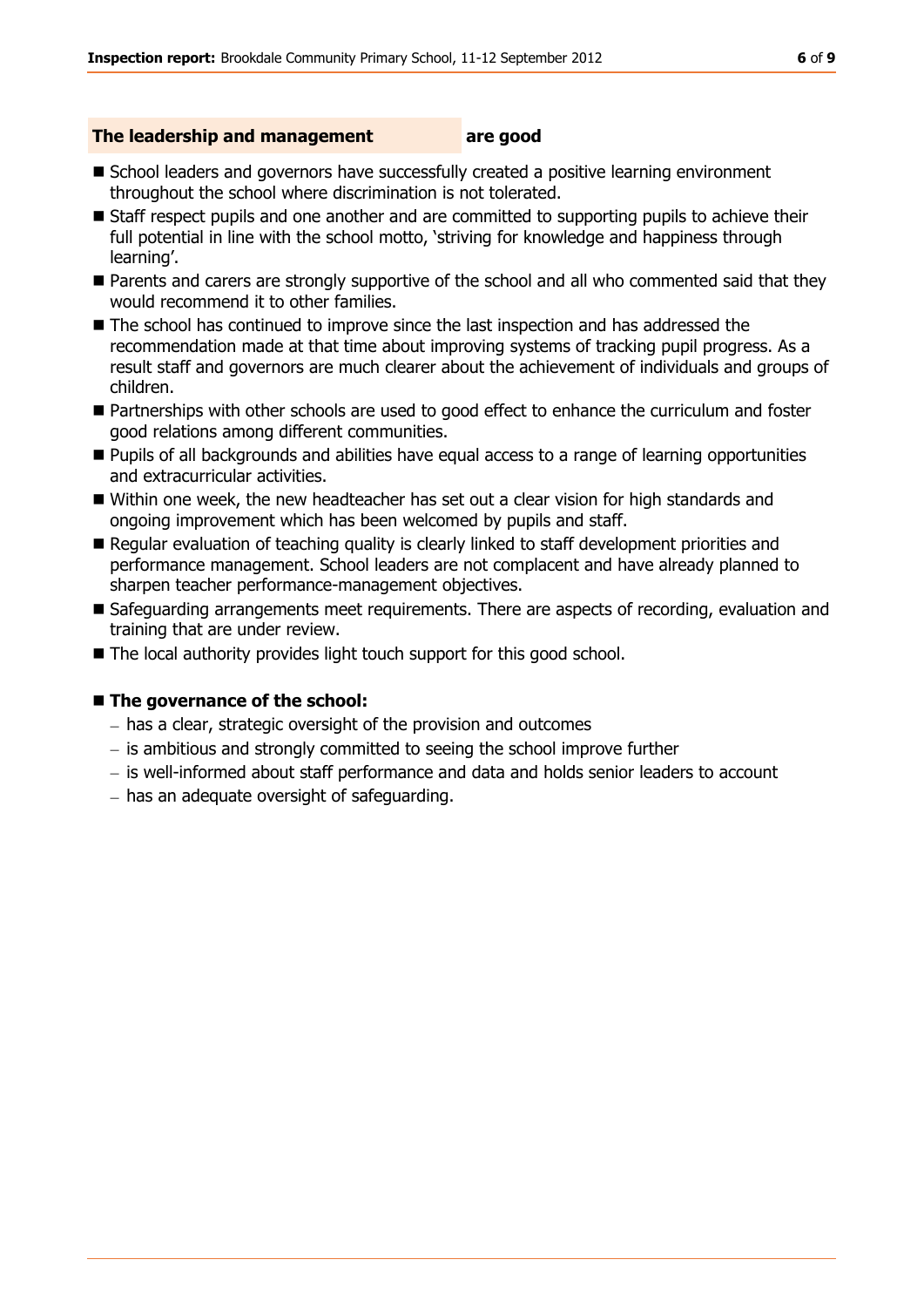# **What inspection judgements mean**

| <b>School</b> |                         |                                                                                                                                                                                                                                                                                                                                                                         |
|---------------|-------------------------|-------------------------------------------------------------------------------------------------------------------------------------------------------------------------------------------------------------------------------------------------------------------------------------------------------------------------------------------------------------------------|
| Grade         | <b>Judgement</b>        | <b>Description</b>                                                                                                                                                                                                                                                                                                                                                      |
| Grade 1       | Outstanding             | An outstanding school is highly effective in delivering outcomes<br>that provide exceptionally well for all its pupils' needs. This<br>ensures that pupils are very well equipped for the next stage of<br>their education, training or employment.                                                                                                                     |
| Grade 2       | Good                    | A good school is effective in delivering outcomes that provide<br>well for all its pupils' needs. Pupils are well prepared for the next<br>stage of their education, training or employment.                                                                                                                                                                            |
| Grade 3       | Requires<br>improvement | A school that requires improvement is not yet a good school, but it<br>is not inadequate. This school will receive a full inspection within<br>24 months from the date of this inspection.                                                                                                                                                                              |
| Grade 4       | Inadequate              | A school that has serious weaknesses is inadequate overall and<br>requires significant improvement but leadership and management<br>are judged to be Grade 3 or better. This school will receive<br>regular monitoring by Ofsted inspectors.                                                                                                                            |
|               |                         | A school that requires special measures is one where the school<br>is failing to give its pupils an acceptable standard of education<br>and the school's leaders, managers or governors have not<br>demonstrated that they have the capacity to secure the<br>necessary improvement in the school. This school will receive<br>regular monitoring by Ofsted inspectors. |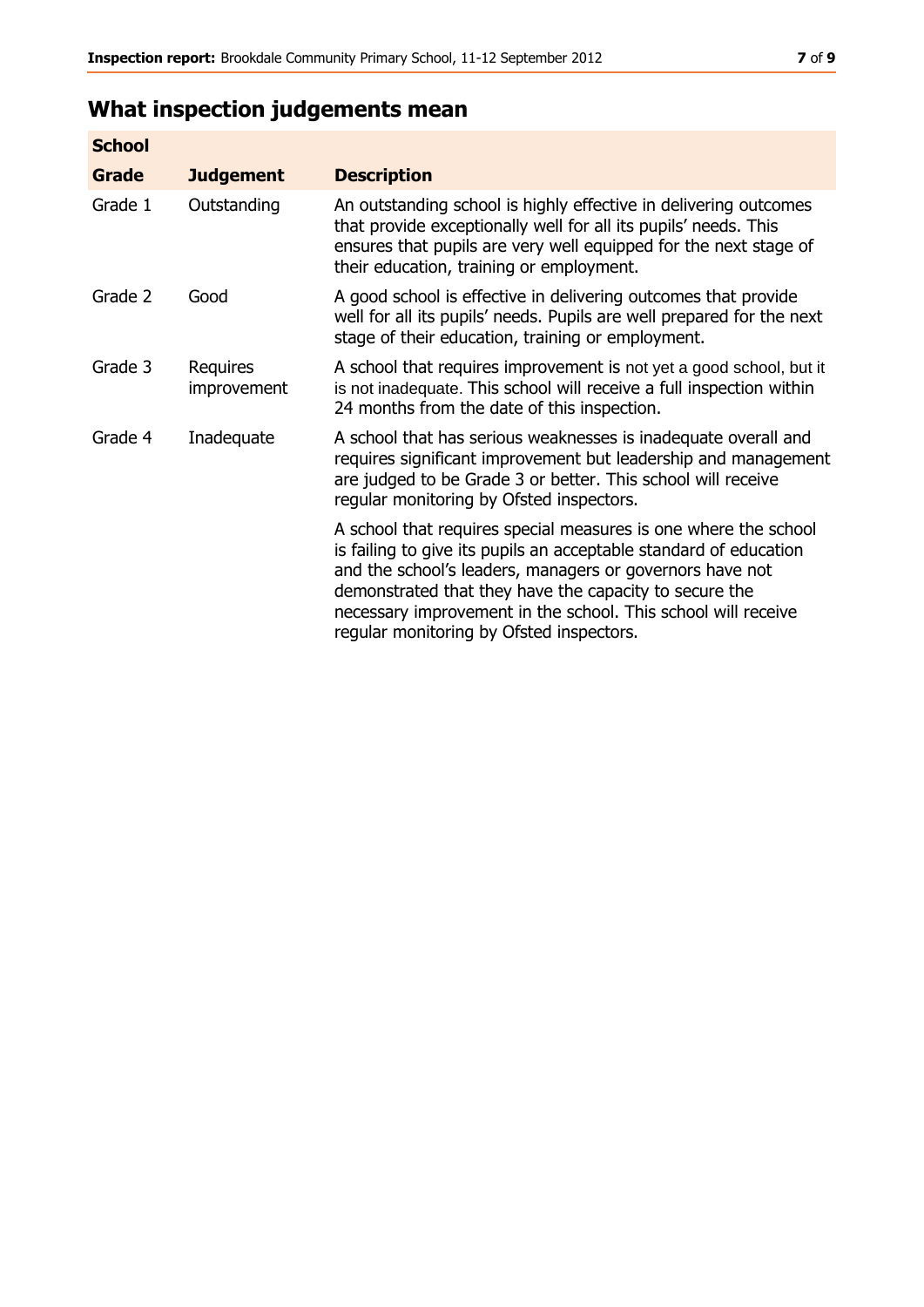| <b>School details</b>    |        |  |  |  |
|--------------------------|--------|--|--|--|
| Unique reference number  | 105028 |  |  |  |
| <b>Local authority</b>   | Wirral |  |  |  |
| <b>Inspection number</b> | 402961 |  |  |  |

This inspection of the school was carried out under section 5 of the Education Act 2005.

| <b>Type of school</b>                      | Primary                              |
|--------------------------------------------|--------------------------------------|
| <b>School category</b>                     | Community                            |
| <b>Age range of pupils</b>                 | $4 - 11$                             |
| <b>Gender of pupils</b>                    | Mixed                                |
| <b>Number of pupils on the school roll</b> | 222                                  |
| <b>Appropriate authority</b>               | The governing body                   |
| <b>Chair</b>                               | <b>Stephanie Myers</b>               |
| <b>Headteacher</b>                         | Paul Prescott                        |
| Date of previous school inspection         | 11 March 2008                        |
| <b>Telephone number</b>                    | 0151 6775170                         |
| <b>Fax number</b>                          | 0151 6755170                         |
| <b>Email address</b>                       | schooloffice@brookdale.wirral.sch.uk |